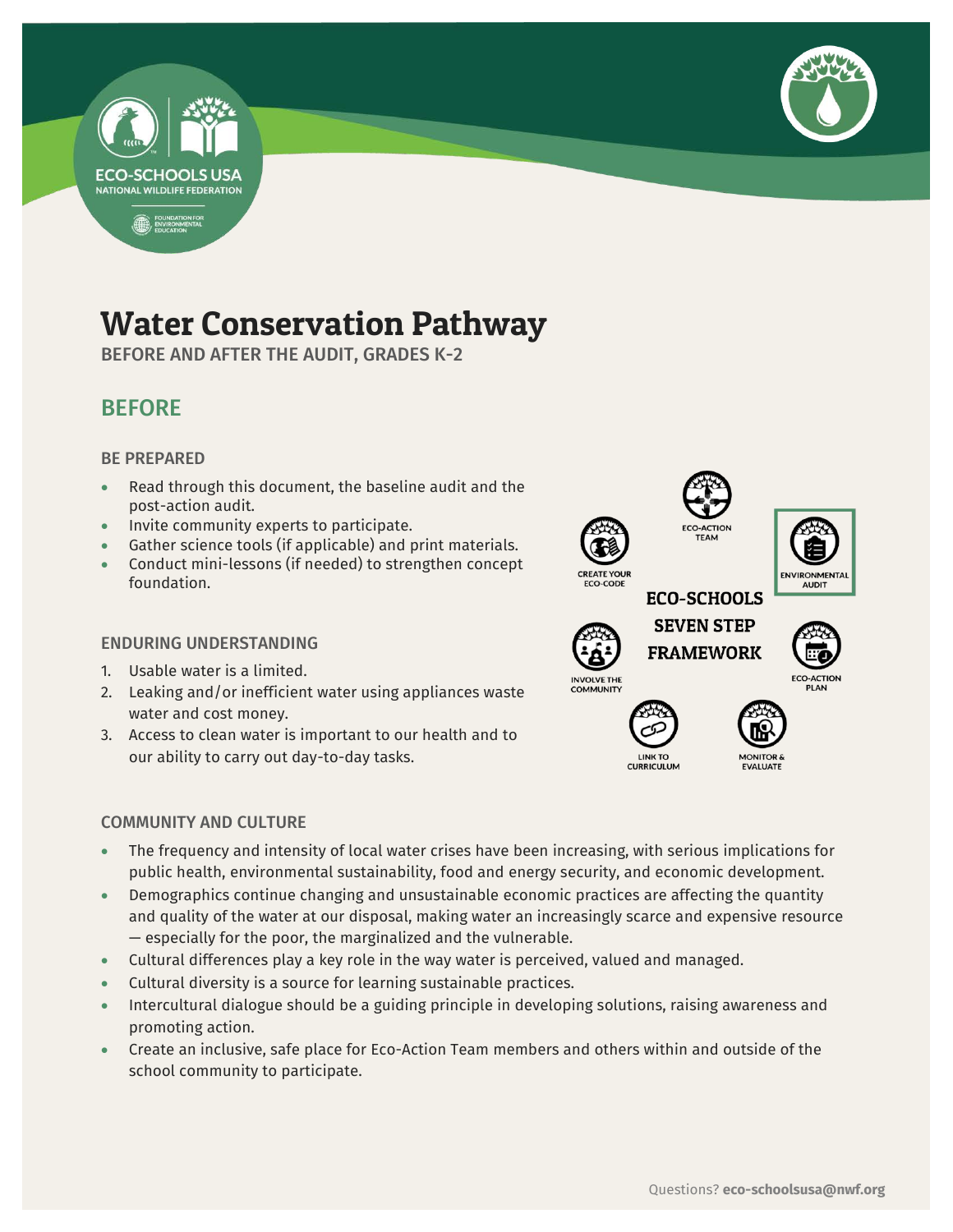





# INTERDISCIPLINARY CONNECTIONS

- Language Arts Practice writing water related words, using them in sentences, and drawing and/or writing water stories. Read about conserving water, water and wildlife, and water as habitat.
- Math Count the number of appliances audited, how many toilets, urinals, sinks, etc. Sort the number of appliances by location. Practice number operations using audited appliances.
- **Science Identify the properties of water in its three** states of matter.
- Social Studies Investigate how access to water looks different depending on where one lives.



# SUSTAINABLE GWALS

In 2016, seventeen Global Goals for Sustainable Development were adopted by world leaders at a United Nations Summit. These goals universally apply to all countries, therefore Eco-Schools USA is committed to doing our part. Over the next fifteen years, efforts will be made by governments, institutions and citizens all across the globe to end all forms of poverty, fight inequalities and tackle climate change, while ensuring nobody is left behind.





Ensure inclusive and equitable quality education and promote lifelong learning opportunities for all.

Ensure availability and sustainable management of water and sanitation for all.

Learn more at [globalgoals.org](https://www.globalgoals.org/)

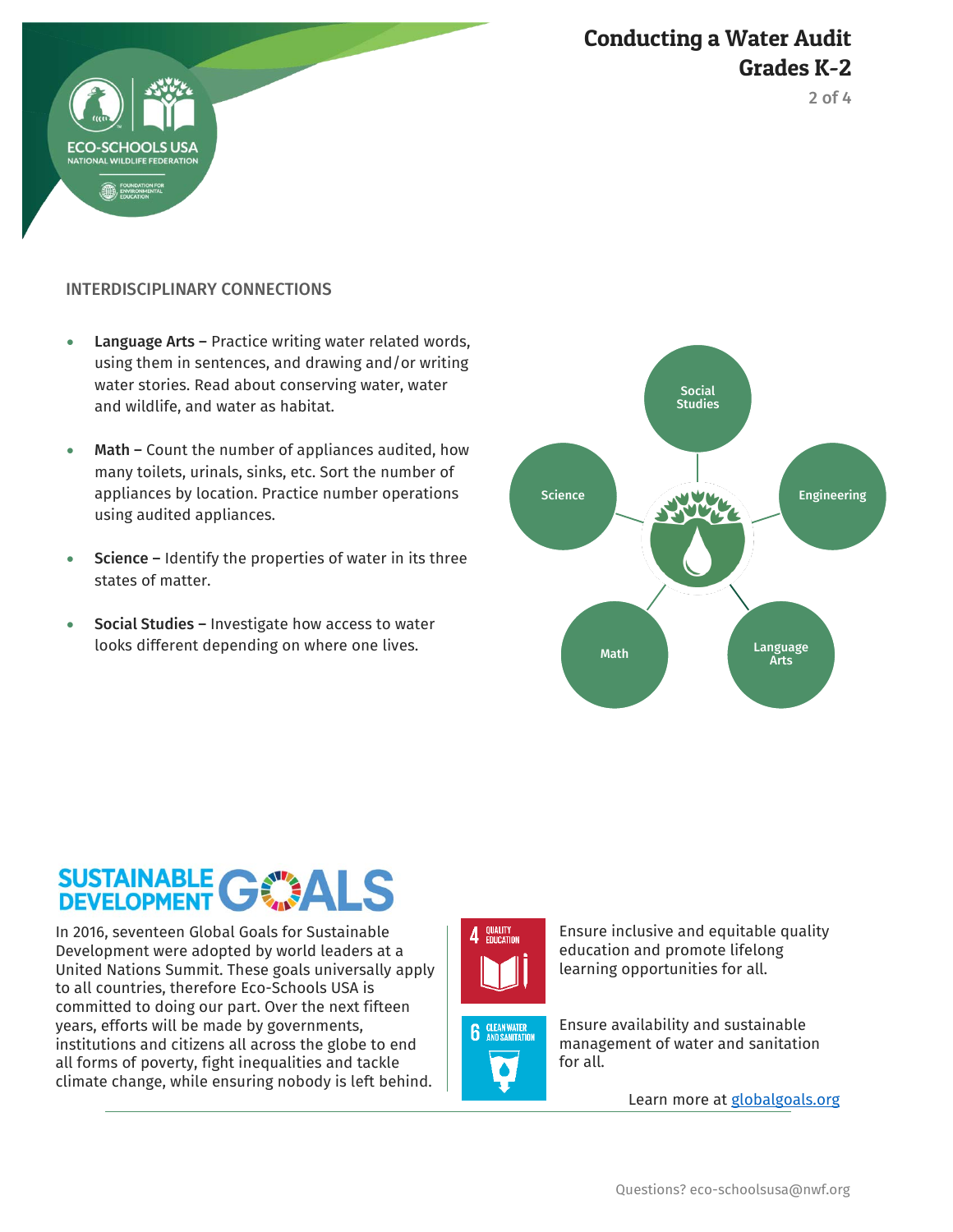

3 of 4

# GATHER THE FOLLOWING MATERIALS

• Student worksheet(s) Audit form Clip boards

 $\bullet$  School map(s) – inside and outside

#### DASHBOARD METRIC

On average, by how many gallons has the school's water usage decreased?

#### **PROCEDURE**

- 1. Before the audit, contact local experts who are willing to assist. These individuals can provide more in depth understanding and can help direct the team when questions arise and/or concerns arise.
- 2. Read through the audit. As an Eco-Action Team determine, based on the size of your school and the number of appliances/devices, how much time will be needed to complete the baseline or post-action audit.
- 3. Highlight the locations on the school maps where teams will collect data.
- 4. Conduct the baseline audit and make plans to conduct the post-action audit.
- 5. Analyze the results and develop an action plan.
- 6. Frequently communicate results and plans with the school and community.